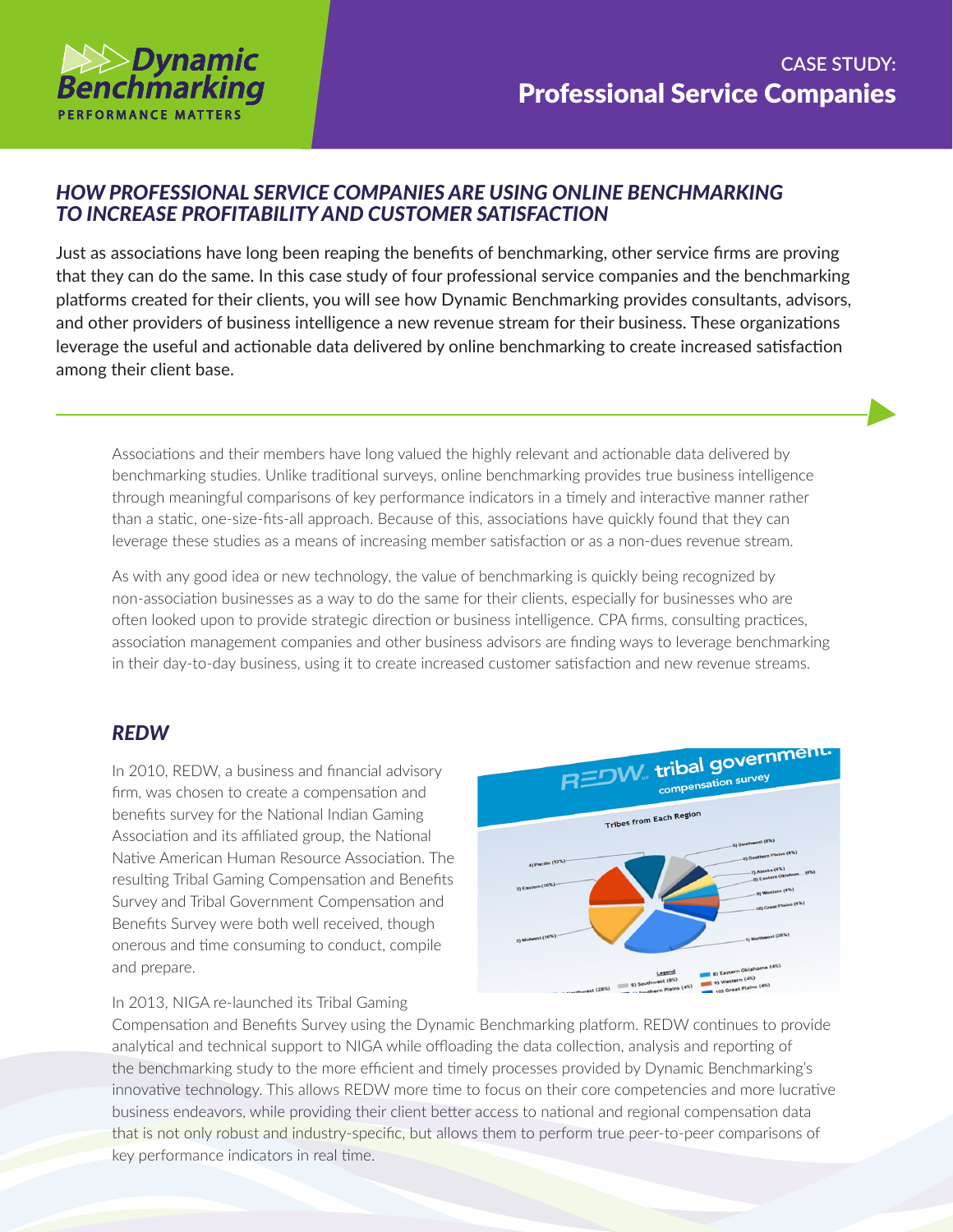"The partnership strengthens and enhances the compensation data available to Tribes and their enterprises, while also promoting membership within NIGA and NNAHRA," said Lisa Wilcox, Principal of REDW. "We are so excited to be a part of this important initiative for Tribes and their Gaming Enterprises."

#### *SUREVISTA SOLUTIONS*

As a provider of management consulting and performance improvement solutions to service-oriented companies, one of SureVista Solutions' main service offerings is assisting its clients in gathering and analyzing key performance data to help develop strategies for improving customer satisfaction.

**"The partnership (between our study and the NIGA study) strengthens and enhances the compensation data available to Tribes and their enterprises, while also promoting membership within NIGA and NNAHRA. We are so excited to be a part of this important initiative for Tribes and their Gaming Enterprises."**

*Lisa Wilcox, Principal of REDW*

They saw an excellent opportunity in the

Dynamic Benchmarking solution to add a new service for their customers that aligned closely with their existing services. SureVista launched its first benchmarking platform using Dynamic Benchmarking in April 2013 for the National Association of RV Parks and Campgrounds (ARVC). The interactive survey and data analysis tool, ARVC AdvantEDGE, collects the key financial and operational data of ARVC's 3,000-plus

| ances benefit marking for the RV Park and Campground Industry<br>My Park y<br>Compare Parks > Financial Overview           |              |                      |                                    |  |                           |                  |
|----------------------------------------------------------------------------------------------------------------------------|--------------|----------------------|------------------------------------|--|---------------------------|------------------|
|                                                                                                                            |              |                      |                                    |  |                           |                  |
| Year: $2013$ : View: Current Year                                                                                          |              |                      |                                    |  |                           |                  |
|                                                                                                                            |              | $\ddot{\phantom{1}}$ |                                    |  |                           | <b>State of</b>  |
|                                                                                                                            |              |                      |                                    |  |                           | Adobe Ros        |
| This page displays the 25th, median, 75th percentile, and your parks schol value for a second your                         |              |                      |                                    |  | Revenue Exposure National | <b>O'Tadahee</b> |
| <b>Filter</b>                                                                                                              | <b>Value</b> |                      | Change <sub>us</sub> (Filter Help) |  |                           |                  |
| <b>Age of Park</b>                                                                                                         | Any          |                      |                                    |  |                           |                  |
| <b>State</b>                                                                                                               | Any          |                      |                                    |  |                           |                  |
| <b>Region</b>                                                                                                              | Any          |                      |                                    |  |                           |                  |
| <b>Number of Campsites</b>                                                                                                 | Any          |                      |                                    |  |                           |                  |
| <b>Months in Main Season</b>                                                                                               | Any          |                      |                                    |  |                           |                  |
| <b>Owner Work Status</b>                                                                                                   | Any          |                      |                                    |  |                           |                  |
|                                                                                                                            |              |                      |                                    |  |                           |                  |
|                                                                                                                            |              |                      |                                    |  |                           |                  |
| 7 of 7 metrics display results with reporting by an average of 23 parks. A minimum of seven (1) response or more a section |              |                      |                                    |  |                           |                  |

private RV park and campground members and delivers real-time, customizable reports on key performance indicators. SureVista Vice President of Operations, Jason Soltis, is pleased with the tool's overall performance, especially its ease of use and implementation, and sees an opportunity to leverage their success with ARVC with other clients.

"The Dynamic Benchmarking platform fits well with our other solutions," says Soltis. "I see great potential for its use with other clients and in other industry niches."

PERFORMANCE MATTERS

# *CHERRY BEKAERT*

Cherry Bekaert (CB) is one of the largest CPA firms in the US and has managed the benchmarking initiatives of the Southern Association of College and University Business Officers (SACUBO) for the past few years.

In the past, benchmarking data was collected and compiled by Cherry Bekaert using an Excel-based survey and results were shared with SACUBO members in a static report. As the project grew, CB began to investigate ways to improve the process, including the possible development of their own benchmarking system.

Finding development too costly and outside the scope of their core services, Cherry Bekaert engaged Dynamic Benchmarking to streamline the data collection, analysis and report generation for SACUBO's **Benchmarking**<br>Benchmarking